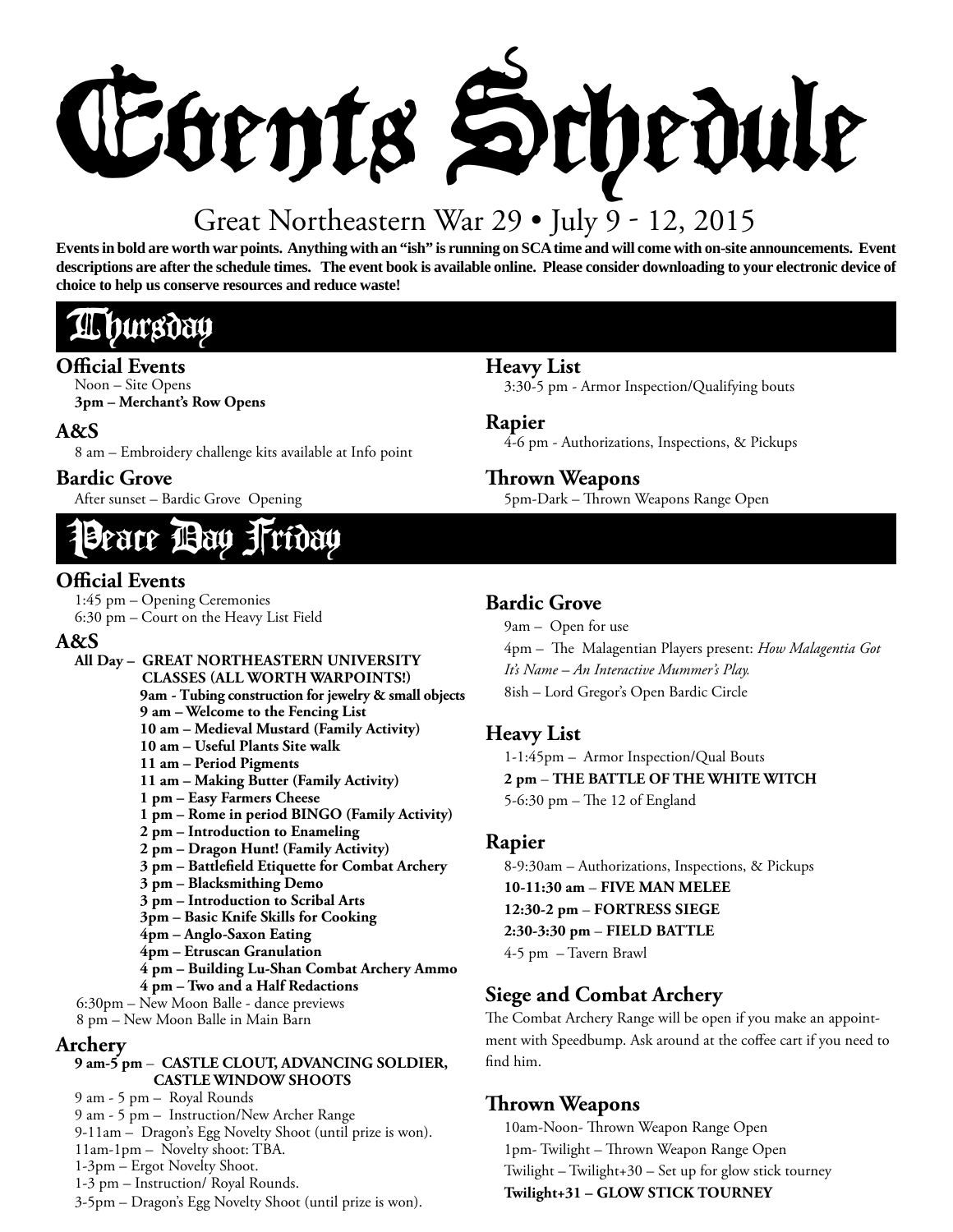# War Day Saturday

### **Official Events**

10 am – Morning Court at Barn Area Before Evening Court - Youth Water Battle on the Battlefield 5ish pm – Court

# **A&S**

#### **All Day – GREAT NORTHEASTERN UNIVERSITY CLASSES (ALL WORTH WARPOINTS!)** 9 am – Iron gall ink start to finish **9 am – Pomander/Locket in silver & hinging small jewelry 9 am – Sewing Jewels 10 am – Lucet Cord-Open Workshop 10 am – Mosaics (Family Activity) 10 am – Keeping the Chronicle 10 am – Blacksmithing Demo 10 am – Beginner Tablet Weaving 11 am – Intro to Marozzo's Single Sword 11 am – Basic Flint & Steel Fire Starting 11 am – Essential Oil Usage and Safety 11 am – Field Day (Family Activity) 1 pm – Making Stamps** 1 pm – Inside The Reenactor's Tent **1 pm – Medieval Brewing Demo 2 pm – Merovingian Ladies** 2 pm – Frilled & Fretted Veils: The Latest Fashion Rage **3 pm – Divination in the Dark Ages 3 pm – Open Spinning 3 pm – Making a Frilled Veil 10:30 am to 12 pm - SUBMISSIONS FOR A&S GRAND EXHIBITION IN MAIN BARN 10:30 AM-12 pm – SIGN-IN FOR A&S DISPLAY/YOUTH A&S COMPETITION 12-3 pm – A&S DISPLAY/YOUTH A&S COMPETITION VOTING** 1 pm – Fiber Meetup **2 pm – BREWING COMPETITION SIGN-IN 2:30 pm – BREWING COMPETITION BEGINS** 3-4:30 pm - Guild Meeting: Athena's Thimble, Main Barn

3-4 pm – All A&S Display entries must be picked up by 4 pm. End of Court – Embroidery Challenge Entries must be turned in at Info Point.

# **Archery**

#### **9 am-5 pm** – **CASTLE CLOUT, ADVANCING SOLDIER, CASTLE WINDOW SHOOTS**

- 9 am 5 pm Royal Rounds
- 9 am 5 pm Instruction/New Archer Range
- 9-11 am Dragon's Egg Novelty Shoot (until prize is won).
- 11 am-1 pm Ergot Novelty Shoot.
- 1-3 pm Novelty shoot: TBA.
- 3-5 pm Dragon's Egg Novelty Shoot (until prize is won).

# **Bardic Grove**

1pm - The Malagentian Players Family Puppet Theater After court to 8ish – Lord Gregor's Open Bardic Circle

# **Heavy List**

9:30-10:15 am – Inspections and authorizations **10:30 am – WOODS BATTLE** 12ish **–** Sudden Muster! **12:30 pm – SIEGE OF PARIS**

### **Rapier**

8-9:30 am – Authorizations, Inspections, & Pickups **10-11:30 am – CITY DEFENSE** 1-2 pm – Free for All Combat **2:30-4 pm – WOODS BATTLE**

# **Th rown Weapons**

10 am-12 pm - Thrown Weapons Range Open **1pm – THROWN WEAPONS SKILL TOURNEY FOLLOWED BY THE THROWN WEAPONS "SPECIAL" TOURNEY**

3 pm – 4 pm – Under 5 Tourney (Barn if raining)

 $4 \text{ pm} - 5 \text{ pm} - \text{Thrown}$  Weapons Range Open

6 pm to Night – Thrown Weapons Range Open



# **Offical Events**

11 am – Closing Ceremonies 3 pm – Site Closes

# **Archery**

9-11 am – Royal Rounds. The Archery Range closes at 11am on Sunday.

# **Big Thanks To These Businesses!**

The autocrat, staff, seneschal and people of Malagentia would like to thank these businesses for their generous donations.

**Maine Tax Professionals Wal•Mart of Windham**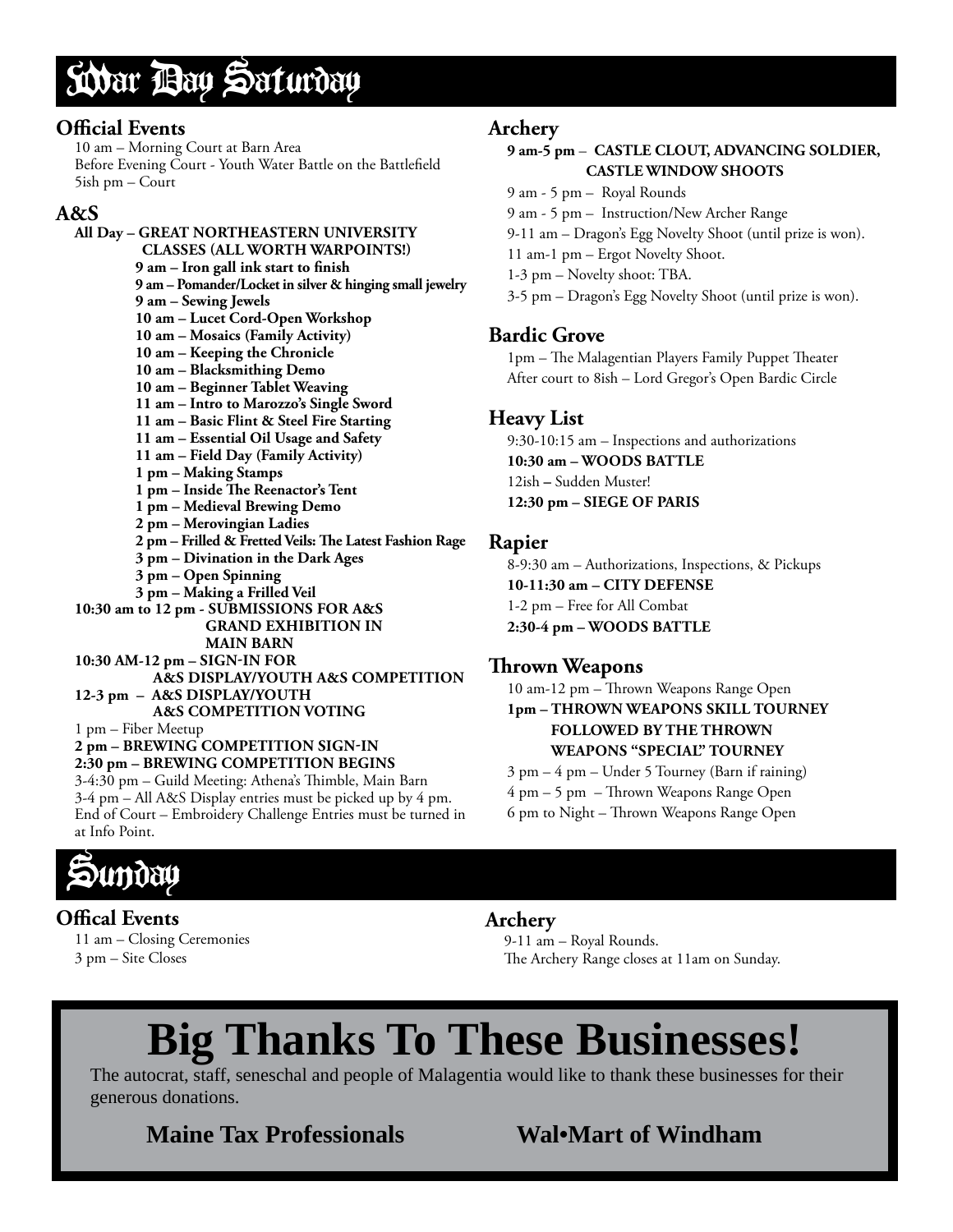# Event Details

# Clothing & Fiber Arts **Embroidery Challenge – Adult & Youth.**

Youth Challenge is for ages 17 and under. Adult challenge for everyone else. Embroidery kits for both adult and youth challenge will be available for each side at Information Point. Kits are first-come, first-served, and will be available starting at 8:00 on Friday. Competitors will design and construct an embroidery work on a specified theme using only materials supplied in the kit. The completed piece must be turned-in at Info Point for judging at the end of Court on Saturday night, and the winner will be announced and prize awarded at closing ceremonies on Sunday morning. Please write your name on the paper provided so we know who to return the needlework to at the end, and return all hoops and needles when you turn in your kit!

#### **Making a Frilled Veil.**

This class is designed to help you make a frilled veil. We will go through the steps designed to make a veil after a quick discussion of the history of frilled veils. No prior sewing skills are needed. I can't promise you will leave with a finished veil, but we will start the process. Please bring 1.5-2 yards of a white fabric of your choice as well as thread, scissors and a needle. I will have cotton available for \$6 per person. I will bring some handouts for use during the class. Personal copies will be available for download for free.

**Saturday 3pm in Classroom 3. 1 hour. Bring 1.5-2 yards white fabric, scissors, thread, needle. Free unless you need fabric, then \$6. Space for 8. Children Must Be Accompanied by an Adult. Ellice de Valles.**

#### **Open Spinning.**

Open spinning for those who already spin and those who would like to learn.

**Saturday 3 pm in Classroom 4. 1-2 hours. Please bring spinning wheel or drop spindle. Free. Children Must be Accompanied by an Adult . Ysenda Cleland.**

#### **Beginner Tablet Weaving.**

You don't have to be an expert to try tablet weaving, you just have to be willing to make mistakes and learn from them. Tablet weaving is an ancient method of weaving using cards with holes to weave strong bands. The cards are rotated to form a variety of patterns. Learn the basics behind tablet weaving, and start your own band. Leave the class with your own cards, shuttle, and starter project.

#### **Saturday 10am in Classroom 4. 2 hours. \$5 for supplies. Space for 7. Children Must Be Accompanied by an Adult. Mallaidh of Huntley.**

#### Frilled and Fretted Veils: The Latest Fashion Rage.

Topics will include: history, variations, frilled veils, fretwork veils and medieval vs. modern starch. We will not be actually making a veil, however there will be 13-15 stations showing each step of the process (from measuring the cloth to starching the finished product) to allow class involvement. We will focus on fretwork veils when describing the process. For an in-depth exploration of frilled veils please attend that class. I will bring some handouts for use during the class. Personal copies will be available for download for free. Please bring your own experiences/examples for discussion.

**Saturday 2pm in Classroom 3. 1 hour. Space for 15. Open to all. Under 18 must have parental permission. Ellice de Valles.**

#### **Fiber Meetup.**

Interested in all things fiber (and we're not talking bran muffins here)? Come meet up with fellow Fiber Fiends, chat, exchange tips, and maybe even learn something new!

**Saturday 1pm in Classroom 4. Mickel Von Salm.**

#### **Lucet Cord-Open Workshop.**

Open workshop for anyone interested in lucet cording. Beginners are welcome (loaner lucets and string will be available). If you already know basic square cord, we can work on multi-string variations.

**Saturday 10 am in Classroom 3. 2 hours. If you have a lucet, you're welcome to bring it! Also, anyone who wants to bring their**  own string (smooth, non-stretchy), that's fine. \$1 for handout **and string. Children Must be Accompanied by an Adult. Lady Eadgyth aet Staeningum.**

#### **Making Stamps.**

Make a stamp to use for adorning clothing, marking your posessions with your heraldry or whatever else you like!

**Saturday 1 pm in Classroom 2. 1 hour. Free unless you want to make a large stamp. Space for 10-12 depending on cutters available. Children Must be Accompanied by an Adult. Mistress Brianna Yseulte Wynman.** 

# Food and Drink

### **Easy Farmers Cheese.**

Learn to make a quick cheese with goat's milk and lemon juice for feast or family.

**Friday 1 pm in the Back room of the Barn. 1 Hour. Children Must Be Accompanied by an Adult. Free. Adrienne d'Evreus.**

#### **Two and a Half Redactions.**

You will be presented with two redactions of period brewing recipes followed by an opportunity to practice redacting pre-selected recipes with guidance.

**Friday 4 pm in Classroom 2. 1 hour. Please bring writing implement of choice. Free. Children Must Be Accompanied by an Adult. Arnòra Bjòlfrsdòttir.**

#### **Medieval Brewing Demo.**

Live demo of brewing on an open fire with period brewing equipment. Class will run as a lab for around 6-8 hours weather permitting. If bad weather, a lecture will be done.

**Saturday at 1 pm at the open space near A&S classroom tents. 6-8 hour lab. Free. Children Must be Accompanied by an Adult. Lord William Graham.**

#### **Basic Knife Skills for Cooking.**

Learn how to properly slice, dice, mince, chop, carve, peel and which type of kitchen knife is best for each job. We will also go over how to use a honing steel. There will be some hands on work if so desired.

**Friday 3 pm in Classroom 4. 1 hour. Free. Children Must be Accompanied by an Adult. Lord Aleksei Dmitriev.**

#### **Anglo-Saxon Eating.**

What did Anglo-Saxons eat? How did they prepare it? How did this change between the 6th and 10th centuries? Whether you want to cook like a Saxon while camping, or choose tableware for feasts, we'll try to have you leave confident and eager to try!

**Friday 4pm in Classroom 4. 1 hour . Free. Open to all. Arastorm the Golden.**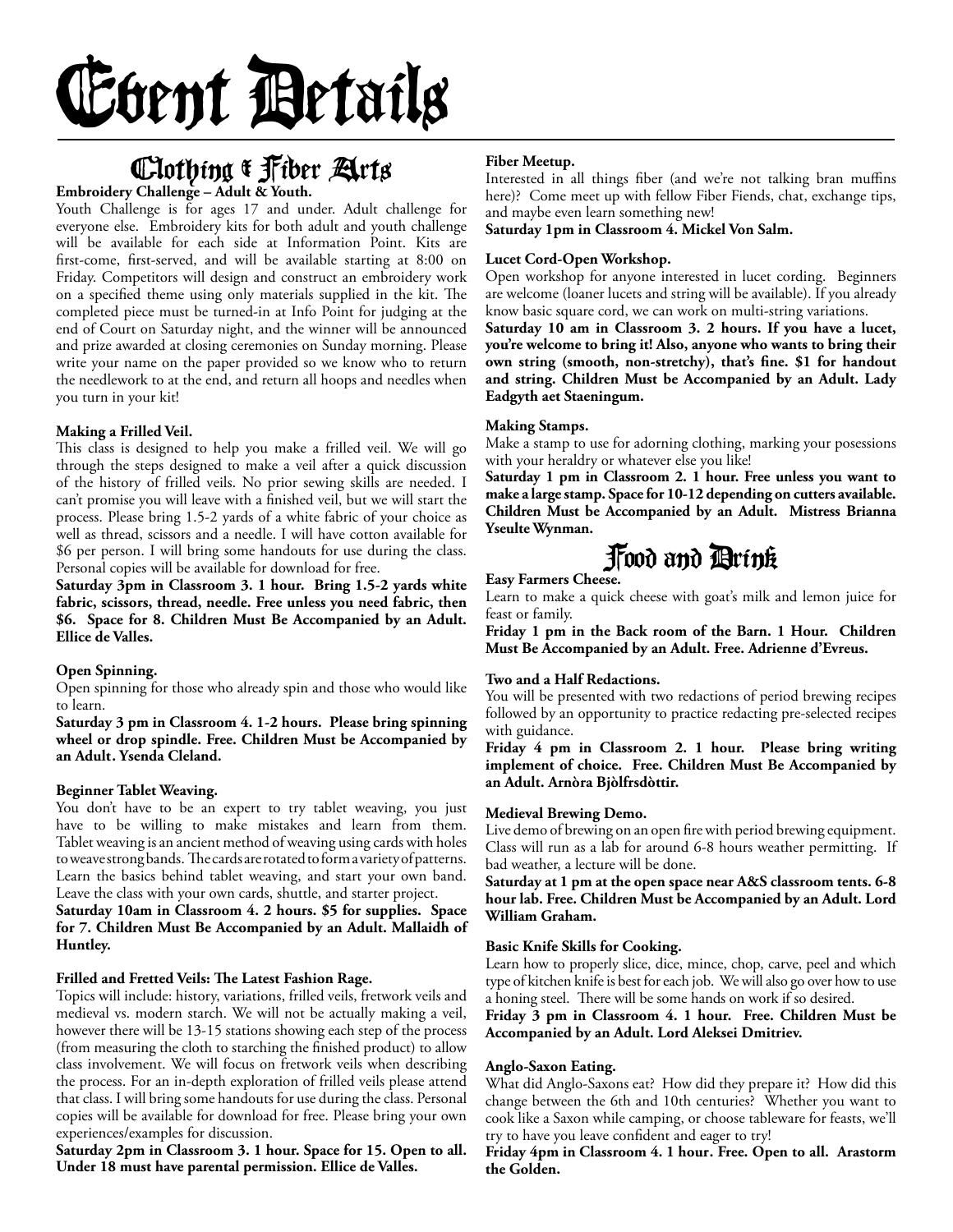#### **Potables competition.**

In order to be more efficient with time., please read the notes carefully to make sure you understand how things will go. One entry per person per category. Categories are: Beers/Ales, Wines, Meads, Cordials, and Best in Show. Each entry \*should\* come with documentation (not required, but strongly encouraged). Please plan to include at least a list of ingredients. Keep in mind that time is at a premium, so keeping your documentation under two pages is encouraged.

Competition format - Modified round table: Entrants should plan on judging all of the entries in the categories they have entered. You are also encouraged, but are not required, to judge all entries in all categories. Entries will be placed on tables with other entries in the same category. There will be score cards on the table and cups labelled with the name of each entry placed with each entry. This is where things get very different: Score cards will be filled out at your own pace and in your own order and then placed in cups labelled for those entries. When you are done scoring, you may leave.

In order to make recommendations for "Best in Show" you should judge every entry. Those recommendations will be made by placing a suggestion in the "Best in Show" cup. Discussions are encouraged.

Potable registration will take place between 2:00 and 2:29. The **competition will start promptly at 2:30. Please bring a pen, a clear glass, and a pallet cleanser such as bread or plain crackers. Judging must be completed by 4:30. Entries must be picked up at 4:30 sharp.**

# Wartial Activities

#### (CA) Battlefield Ettiquitte for Combat Archery.

Thinking about combat archery? Learn the rules you need to know to authorize, and the tips that will keep the melee fighters from cursing you.

**Friday 3pm in Classroom 3. 1 hour. Open to all. Free. Speedbump.**

#### **(CA) Building Lu-Shan Combat Archery Ammo.**

Although the Fathead Blunts are a great improvement for Combat Archery, the UHMW (Lu-Shan) blunt is much cheaper if you are willing to take the time to build them carefully. Learn the techniques to build them so they fly consistently and tricks to help make them more consistent and speed up the process.

**Friday 4pm in Classroom 3. 1.5 hours. Please wear clothes that can get glue on them. Children Must Be Accompanied by an Adult. Space for 6. \$3 if you keep the bolt, free if you donate to Malagentia Loaner. Speedbump.**

#### (HL) The Battle of the White Witch.

This ruined fort melee battle will last 45 minutes, with minimal holds. At 35 minutes, no further resurrections will be allowed. He or she who holds the torch at end of battle will be the victor. This is a warmup battle in honor of GNEW's extra day this year. Combat archery will be allowed. Victor will determine whether the White Witch is a martyr or a heretic, and light the pyre either in sobriety or with a vengeful glee (either way she must burn).

**Friday 2pm on the Heavy List Field.**

#### **(HL) Siege of Paris Scenario: Woods Invasion.**

A Viking scouting party encounters French troops in a short, confined woods scenario. This is a 35-minute resurrection battle with minimal holds. One member of each side will begin bearing a special weapon in lieu of banners. The fighter holding the weapons must be killed for the other side to "seize" the weapon. If one side has two weapons at end of battle, this victor will have a 3 minute time advantage in the day's main running battle scenario, and will make the initial attack on the fortified city of Paris. If each side has one weapon, the Saturday battle will have no time bonus.

#### **Saturday 10:30am on the Heavy List Field.**

#### **(HL) Siege of Paris Scenario: Continuous Battle.**

This is a continuous, multi-phase timed battle that involves resurrection. THREE DEFENSIVE POSITIONS – Defenders will have three lives. Attackers will have unlimited resurrections. Defenders begin in the open field, in front of the bridge. Upon first death, their shade will resurrect at the next defensive position, on the opposite side of the bridge. On the second death, they move to the Town area behind the bridge. defending the Oriflamme! (Charlemagne's sacred banner) The third death is final.

RAFTS – Chivalry may walk in the water. Each side will have available a small raft with which to "float" retainers. Chivalry may drag the raft into place anywhere in the river, and select up to four combatants (including Archers) to occupy it. This group can fight over the bridge walls, but can also be struck by bridge defenders. A raft is sunk when an enemy combatant stands with both feet on an enemy raft. It may not be used again.

THE TOWN - In the final phase of the defense, defenders may put people inside the "buildings." In theory, this should give them a strong advantage, because they will be set at a 90 degree angle to the attackers (depending on the weapon mix). Be aware that if you charge through the center of town, ignoring the buildings, you will likely still be engaged and may be struck from behind, or if you ignore the building occupants, be declared dead by the marshalls. You need to clear the way or leave troops to engage the town portals.

DO IT AGAIN – Combatants will then switch sides, with the attackers becoming the defenders. The side that completes the seige fastest, seizing the Oriflamme and holding it aloft, will win 2 war points.

**12:30 on the Heavy List Field.**

#### **(HL) Sudden Muster!**

A horn or other signal will alert combatants that the enemy is at the gates. Fighters will have just 5 minutes to assemble either as attackers or defenders. This will be especially important for the defenders. Latecomers will lose one "life" position, and take up a spot on the bridge.

**Saturday between 12 and 12:30 on the Heavy List Field. Be sure to pay attention.**

#### **(R) Intro to Marozzo's Single Sword.**

**Saturday 11 am near the A&S Tents. Christian Woolfe.**

#### **(R) Five Man Melee.**

Teams of five fencers will band together in a test of skill and tactics, a round robin tournament (format subject to change pending participation) where the victorious team will net a war point for whichever side they see fit.

Team sign-ups will be available at the fencing field starting at **8 am on Friday, and fencers seeking a team are encouraged to**  meet at the field by 10 am on Friday to be sorted together – the **tournament will begin at 10:30am.**

#### **(R) Fortress Siege.**

The warring forces will be divided in a challenge to defend or conquer our mighty fortress. Each team will take one turn attacking and one defending, each battle will be timed from start to finish by the marshals. Defenders will be granted three resurrections while attackers will have unlimited resurrections, the battle only ends when no defenders remain alive, and the team with the best siege time will award a war point to their side!

**Friday 12:30 on the Fencing Field.**

#### **(R) Field Battle.**

Teams will assemble on the field to face one another in noble combat, as our classic field battle begins. The two armies rally their forces across a field from one another for three intense bouts with only a set number of resurrections per combatant. Last team standing wins another war point!

**Friday 2:30 pm on the Fencing Field.**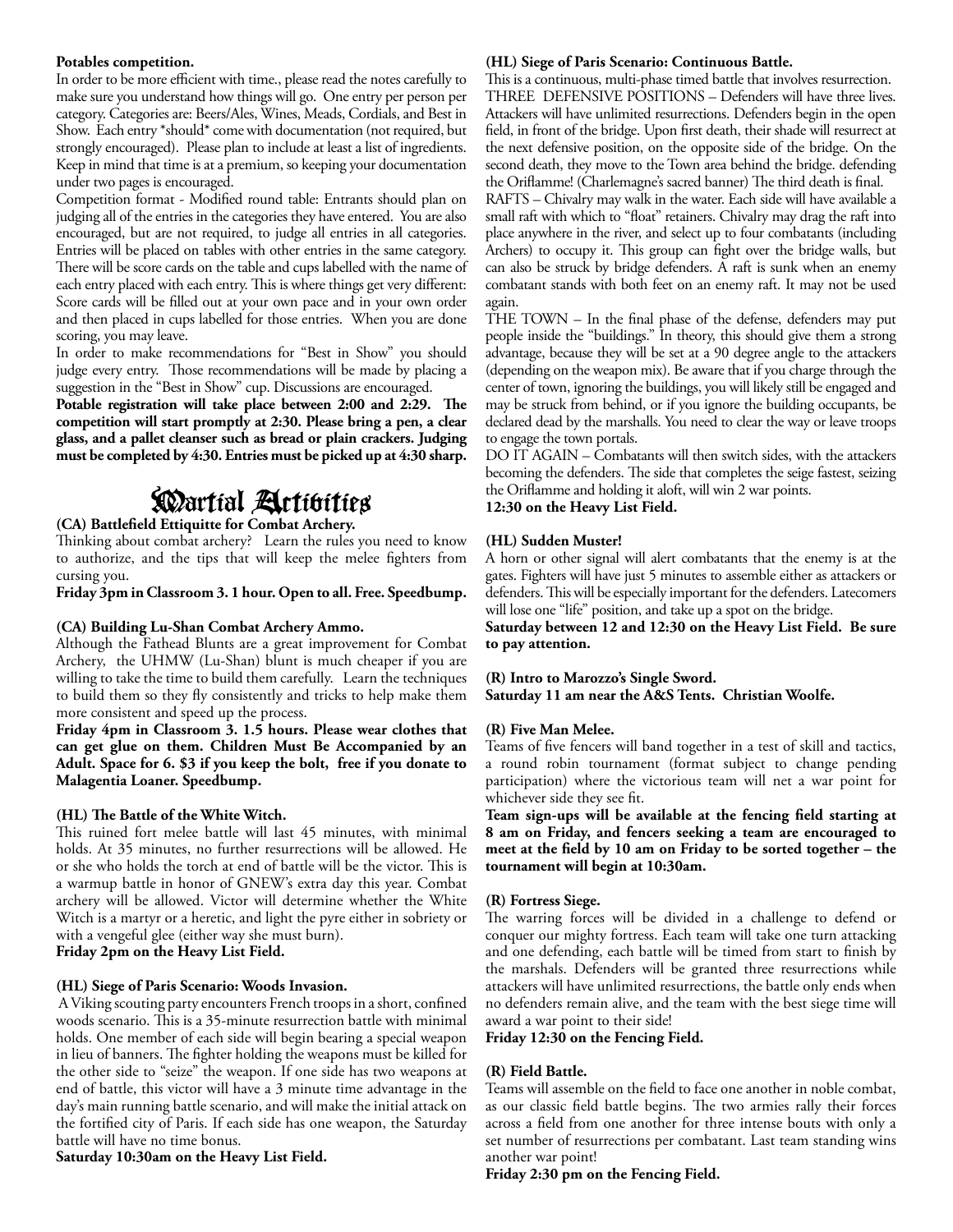#### **(R) Tavern Brawl.**

At 4 pm we will be taking the battle inside one of our brave warriors' most sacred battlegrounds – the tavern. Join us for chaos and excitement in a battle where winning over the crowd can be just as important as defeating your opponents!

#### **Friday 4 pm on the Fencing Field.**

#### **(R) City Defense.**

An intense bout that will test the resilience of our fencers, the city defense scenario consists of three key battlegrounds: First, the broken field, followed by the bridge, and lastly the battle spreads into the town. The forces will be separated into a defense team and a siege team, which will switch after the first of the two rounds. Attacking forces will be granted unlimited resurrections, where the defending forces will have only two. Each time a defender resurrects, they must take up their defenses at the next battleground – they begin at the field, then retreat to the bridge, and finally make their last stand inside the town. The goal is to defend or retrieve a pair of relics held inside the town, the match ends when both relics have been taken by the attacking team and placed at their resurrection point, or the defending team has been completely defeated. Another war point will be earned by the side whose victory came most swiftly and certainly. **Saturday 10 am on the Fencing Field.** 

#### **(R) Free for All Combat.**

Just for fun, we'll be running a few delightful fights called snowballs to help us limber up after lunch. The rules of the game are simple, but it makes for a great pit – everyone goes in at once, no teams, whenever you die you are eliminated and must remember the fencer who was responsible for your demise – this is because whenever a fencer is eliminated, everyone they eliminated will be allowed back into the fray. This kind of cat and mouse game opens the door for some very tense, exciting moments, and amazing turnarounds. We will be separating the fencers into reasonably-sized combat groups for this activity and running multiple instances at once to accommodate all who wish to join!

#### **Saturday 1 pm on the Fencing Field.**

#### **(R) Woods Battle.**

The final war point will be earned in the forest, as our forces play a high-stakes game of King of the Mountain, fighting to hold as many rally points as possible across the span of the battle. Rally points will be checked at regular intervals throughout the fight, where each held objective will net the defending team one point. Points will be tallied at the end of the battle, and whichever team has accrued the most will take home the final fencing war point!

#### **Saturday 2:30 pm on the Fencing Field.**

#### **(R) Welcome to the Fencing List.**

Please join us for an hour long round table session where we will discuss how to make your first fencing experiences rewarding and successful. Topics to be covered include armor requirements, rules and safety regulations. This is a great session for someone who is preparing to or has recently authorized.

#### **Friday 9 am near the A&S Tents. 1 hour. Please bring any fencing equipment you have, although this is not required to attend. Free. Open to all. Marielle d'Aria.**

#### **(TW) Champions Take The Field: Skill Tourney.**

The war in full swing and the best throwers test their skill on the battlefield! This will be a skill tourney where all will throw a full royal round. In that these can take some time all will be allowed three practice throws for both axe and knife and one for spear at each range (10 and 20 feet) then will score. Kind-of a speed royal round to take place at 1pm on Saturday.

Saturday 1 pm on the Thrown Weapons Range.

#### **(TW) Night Spies.**

The scouts of Bergental move ahead of the main host and Malagentia's own go out to determine the size and disposition of the invading force. The Malagentian moon is dark that night making it difficult for both sides to see anything. To combat the darkness small candlelanterns are given to the scouts so they can make their way without harm. The two groups both see each others lights and converge.

This will be a glow stick (the candle lanterns) tourney where each side will try to take out each others light on Friday night! The marshalls will provide the specific rules at the time of the tourney but the best light breaker will win a warpoint for their side!

#### Friday Twillight on the Thrown Weapons Range.

#### (TW) Kill The Leader.

As the battle continues important leaders from both side have taken refuge. It will take a keen eye and a strong arm to get to them!

This will be a surprise tourney where the details will be given at the time of the tourney which will be held after a short set up time after the skill tourney on Saturday (time will vary depending on the number of throwers participating in the previous tourney). This one will be adult only tourney (You'll see why!) and loaner weapons will be limited so please bring your own if you have em!

Saturday after the Skill Tourney on the Thrown Weapons Range.

# Metal Work and Jewelery **Introduction to Enameling**

This is a hands on class which teaches the basics of the period art of enameling.

**Friday 2pm in the Back room of the Barn. 2 Hours. Please bring wire bending tools if you have them. Cost \$7. Space for 8. Children Must Be Accompanied by an Adult. Lady Alys Treeby & Lord Calvius Nero**

#### **Blacksmithing Demo.**

Come see how metal is molded by fire & force into useful objects using a charcoal forge & bellows.

**Friday 3 pm and Saturday 10 am in the Blacksmith's Tent. 1 hour. Free. Children Must be Accompanied by an Adult. Jack Harrill.**

#### **Etruscan Granulation.**

This class will teach Etruscan granulation with the goal of making a finished, or nearly finished, piece. Once the granulation is complete, the piece will be fashioned into whatever the student wishes, i.e. pendant, button, brooch, locket, pomander.

**Friday 4pm in the Back room of Barn. 4 hours. Cost \$30. Space for 15. Children Must be Accompanied by an Adult. Anton**  Leflamme.

#### **Pomander/Locket In Silver And Hinging Small Jewelry.**

In this class, the student will use metal working techniques to create a pomander or locket that can adorn a tassle or be worn about the neck on a chain. Techniques taught are: period hinge making; soldering & enamelling.

**Saturday 9 am in the Back Room of Barn. 4 hours. Cost \$25. Space for 15. Children Must be Accompanied by an Adult. Anton**  Leflamme.

#### **Sewing Jewels.**

This is a practical class. How to sew glass jewels together in a metal setting, surrounded with pearls, to simplify adding them to your garb. Very addicting and fun to do; with a small box to carry them, you can work on it anywhere!

**Saturday 9am in Classroom 4. 1 hour. Handouts are free while supplies last. Open to all. Mistress Brianna Yseulte Wynman.**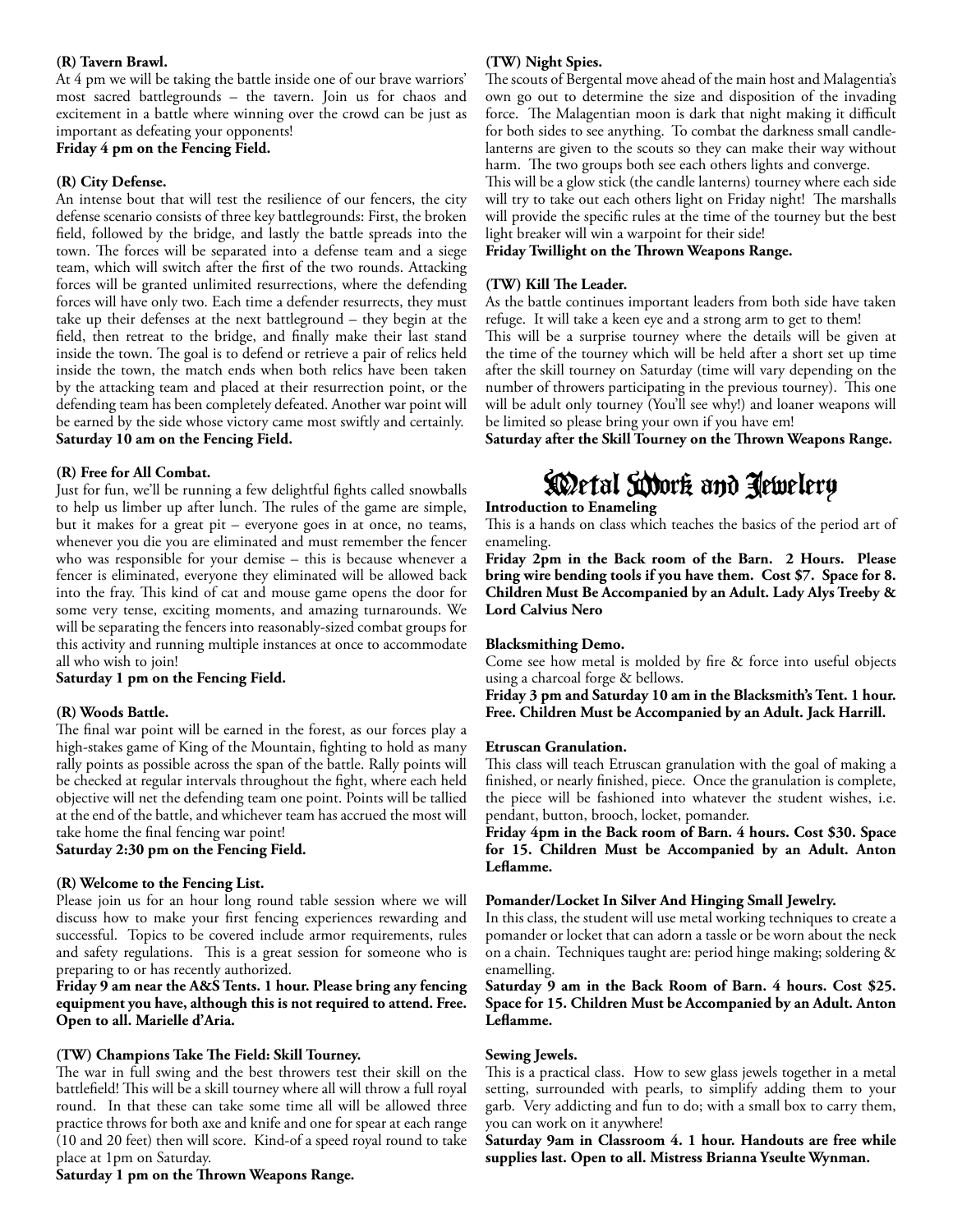#### **Tubing construction for jewelry and small objects.**

In this 3-4 hour class, the student will learn to fashion hollow tubing beginning from a flat sheet of silver. Beginner and up can take this class. The tubing constructed will be used later in the afternoon class.

**Friday 9 am in Classrooms 3&4. 3-4 hours. Cost \$25. Space for**  15. Children Must be Accompanied by an Adult. Anton Leflamme.

# Minstrels, Bards & Dance

#### **New Moon Balle - Dance Previews.**

A chance to review some of the dances planned to be featured at this tear's New Moon Balle! No prior experience necessary. Bring water and comfy shoes.

#### **Friday 6:30 pm in the Barn. 90 minutes. Children Must Be Accompanied by an Adult. Mickel Von Salm.**

#### **New Moon Balle.**

We are very pleased again this year to invite all our guests to the Malagentian New Moon Balle. Dance in Malagentia, like almost everything else, is fairly informal; we welcome everyone to stop by, dance a little, dance a lot, or just enjoy the live music and make some new friends. The DisSonatas will provide music for the evening; visiting musicians interested in joining in should speak with Lady Mickel before the start of the Balle.

**Friday 8pm in the Barn.**

# Other Activities

#### **Useful Plants Site Walk.**

We will take a stroll around the site and I will point out various useful plants and how to use them. We will discuss which plants and trees can be used for syrups, salves, dyes, and teas.

#### **Friday 10am leaving from Classroom 1. 1 hour. Open to all. Lady Petra of Winding Waters.**

#### **Inside The Reenactor's Tent.**

The Society for Creative Anachronism has a long tradition of maintaining an oral history through song, poetry, storytelling and casual conversation. We all have "No Kidding there I was" stories that entertain, delight and inform others about situations that have occurred within our Society. This conversationally based storytelling is often how we inform our own opinions and understand the history of how the Society for Creative Anachronism evolved. The "Inside the Reenactor's Tent" series of presentations will attempt to offer class attendants exposure to and interaction with people within the Society that hold a great deal of this oral history, offered in the style of a conversationally based interview. Much like the popular television show 'Inside the Actor's Studio". The third in a series of class offerings of "Inside the Reenactors Tent" will be hosted by William O Donovan of Monmouth, 12th Tyger of the East, Master of the Pelican, Baron of the court of Darius III and Alethea, companion of the Queen's Order of Courtesy, holder of the Queen's Honor of Distinction, holder of the King's Cypher, holder of the Queen's Cypher, holder of the Freedom of the Bridge, Companion of the White Oak, bearer of an Award of Arms, called "Liam St. Liam." He comes to us with a long history of involvement in the Society and holds many interesting perspectives therein. This conversationally styled interview, along with question and answer time will be offered and facilitated by Lord Neville Sudlow. Please join us for this fun and informative presentation at GNEW.

**Saturday 1 pm in Classroom 2. 1.5 hours. Free. Open to all. Lord Neville Sudlow.** 

#### **Essential Oil Usage and Safety.**

This class is designed to teach basic safety and usage of essential oils. The history of essential oils will be discussed briefly, but the focus will be on a number of essential oils which can be used daily for health benefits. We will demonstrate the use of essential oils in making products and there will be a question and answer period. Essential oils will also be available for purchase.

#### **Saturday 11 am in Classroom #2. 1 hour. Free. Open to all. Moriah Fuller.**

#### **Merovingian Ladies.**

Before the Carolingians, the Merovingians ruled the Franks and their family squabbles often ended in smaller families. We'll cover both the lifestyles of the rich and infamous, as well as some stories and a bit on the less wealthy.

#### **Saturday 2 pm in Classroom 2. 1 hour. Free. Open to all. Arastorm the Golden.**

#### **Divination in the Dark Ages.**

If your persona is Anglo-Saxon, Viking, Roman or other early period, you are not going to be using Tarot cards; perhaps runes are more appropriate, but palmistry and astrology are as well. We'll go through the many forms of divination that have come down to us.

**Saturday 3 pm in Classroom 2. 1 hour. Free. Open to all. Arastorm the Golden.** 

#### **Basic Flint & Steel Fire Starting**

Learn to use flint and steel to start your campfire!

**Saturday 11 pm near the Barn. Free. Children Must Be Accompanied by an Adult. Christian Wolfe.** 

#### **Arts and Sciences Grand Exhibition.**

The Arts & Sciences Grand Exhibition is open to all arts and science related objects or projects, finished or not, by artists of any age. All are encouraged to participate. This is an easy way to contribute to the war effort.

Each entrant in the Arts & Sciences Grand Exhibition will earn five points toward winning the exhibition for their declared side. In addition, each comment card filled out by viewers of the exhibition will earn one point toward winning the exhibition for the commenter's declared side. In addition to filling out comment cards, companions of the order of the Laurel and Maunche are encouraged to bring small tokens to recognize exhibits that they find to be outstanding. At the close of the exhibition, the points will be tallied and the side with the most points will earn one war point.

The Exhibition will be open to the public for commenting on Saturday from Noon to 3:00 pm. Entries must be signed in at the Main Barn on Saturday between 10:30 am and Noon, and must be picked up on Saturday afternoon between 3:00 pm and 4:00 pm. Items entered in the Exhibition will be attended by GNEW staff at all times. If you need a mannequin or other special equipment to properly display your item please bring that with you (we will provide exhibit tables/chairs only). We strongly suggest that all scrolls be framed, covered or protected in some way.

Documentation is optional, however some sort of brief (one page or less) description of the item and its background, context, construction or use is encouraged. Cards will be available for entrants to write basic information about the item being displayed. Entrants may also choose to sit with their item to answer questions for all or part of the Exhibition if they so desire. We do not want a lack of documentation to discourage you from entering any item for comment.



#### **Period Pigments.**

A discussion of period pigments. What do we think they used? What can we use for paint? Dye?

**Friday 11am in Classroom 3. 1 Hour. Free. Children Must Be Accompanied by an Adult. Adrienne d'Evreus.**